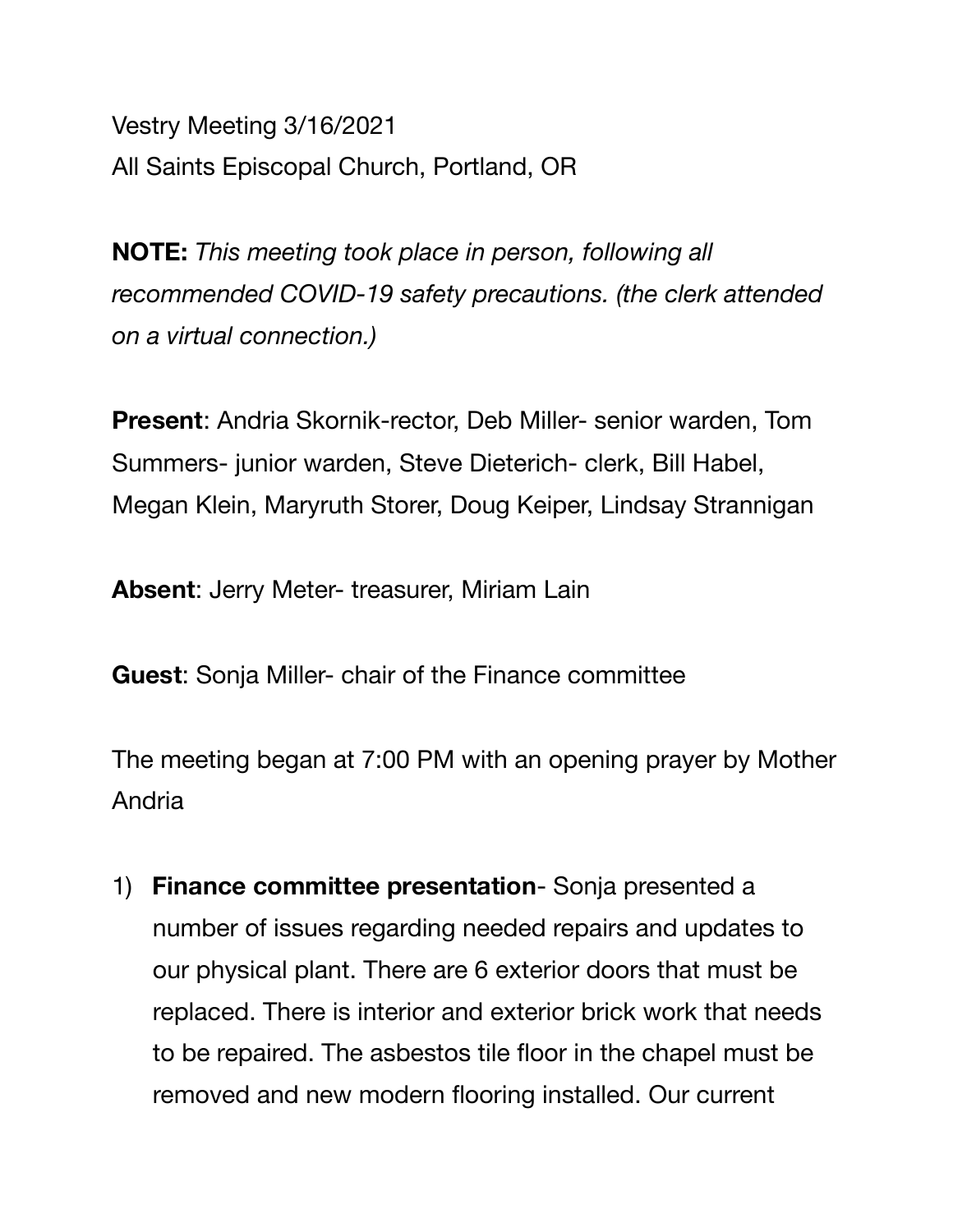security system has long outlived it's intended lifespan; it's now 35 years old and needs to be replaced. Bids for these projects have been obtained and assessed by the Finance committee. Vestry received these bids for review prior to this meeting. Sonja presented the finance committee's recommendations regarding their preferences. With guidance from Sonja, *the following motions were made, seconded and unanimously approved by those in attendance:*

*a)* All Saints Church will spend up to \$51,000.00 to pay for 6 replacement doors, repairs to interior and exterior brick work and to purchase a new security system.

*b)* All Saints Church will spend up to \$25,000.00 to remove the asbestos floors in the chapel and replace them with modern flooring.

*c)* All Saints Church will apply for a \$51,000.00 diocesan loan AND a \$25,000.00 grant from the diocese to cover the expenses approved in motions a) and b) above.

2) **Vestry members offered self introductions** and spoke about their ambitions for All Saints .

3) **Rector's report**- Mother Andria asked us to consider and reflect upon how All Saints Church could best use it's location and facilities to expand our place in the community and continue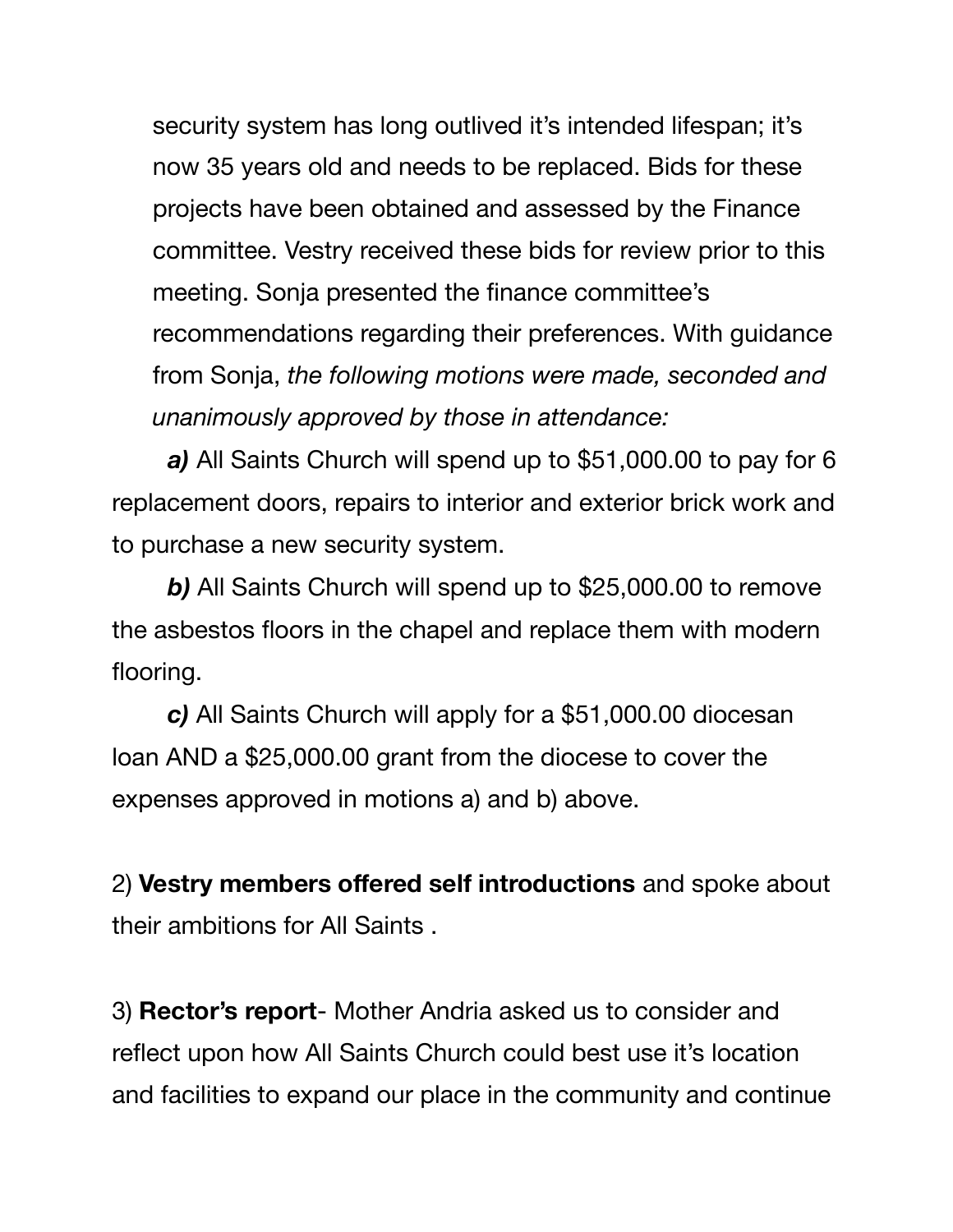to offer services to all interested parties and those in need. Our goal is to become a "neighborhood hub" for enrichment, enlightenment, camaraderie and services, much like SE Portland's Tabor Space at 60th and Belmont SE.

4) Mother Andria and Deb Miller led an i**ndoor walking tour** of the All Saints facilities.

5) **How might we …..?** Borrowing from 2019 "Vestry Goals and Actions" document, we briefly considered how we might:

*a*) Welcome newcomers and connect them with the All Sains community?

**b)** Expand our child oriented activities including music programs, art installations etc?

*c)* Dream of and plan a renovation of our church buildings and property to support the mission and vision of the church?

*d*) Encourage spiritual growth and deepening among

parishioners?

The following suggestions were offered:

-Consistent color themes and signage throughout the building -Continued Episcopal education for those new to the Episcopal church

-Bring in guest speakers, particularly in social justice issues -Connect with local experts such as Reed College connections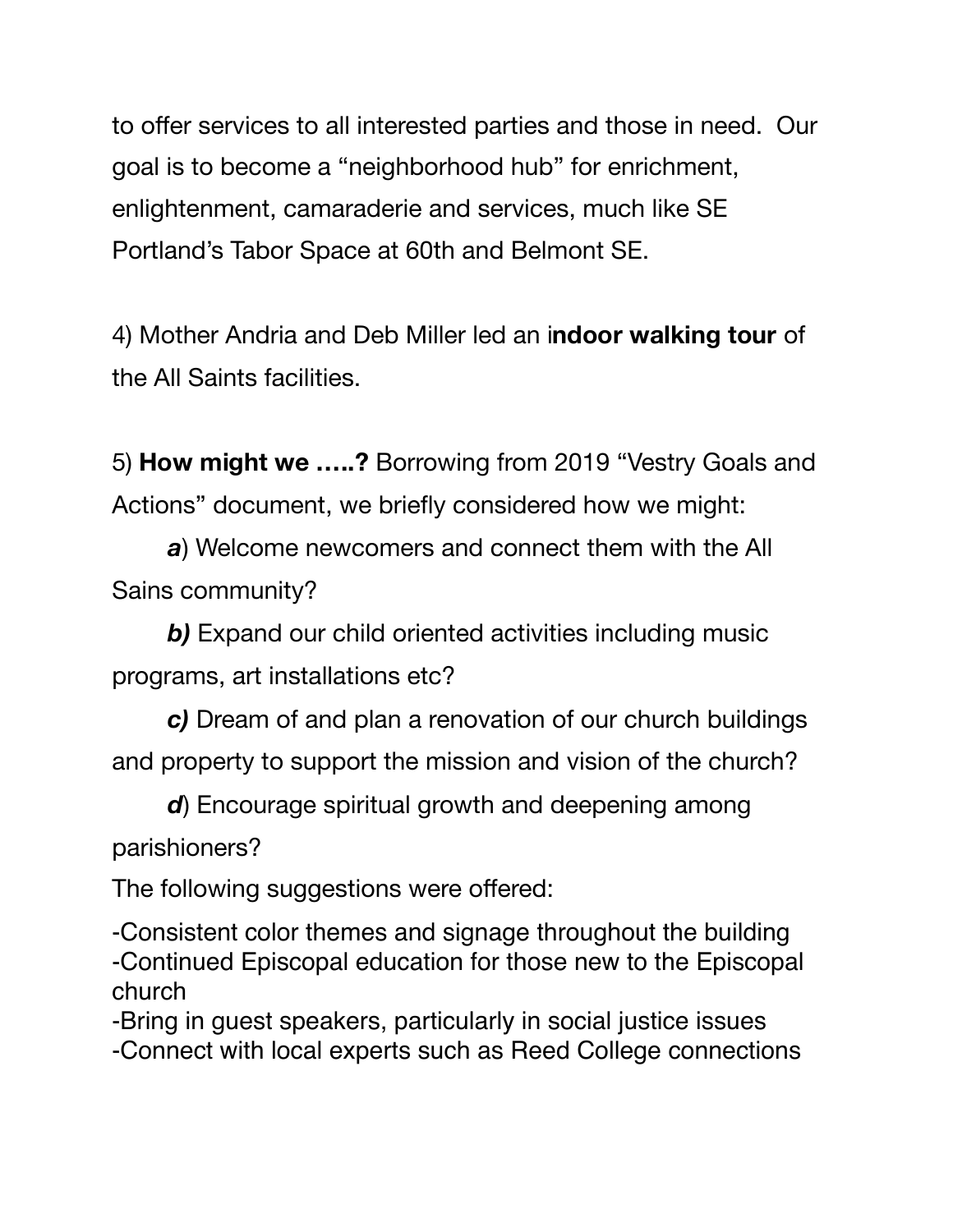-Enthusiasm for live music and arts events; include some that are child-friendly

-Find ways to connect our Saturday guests to other services and resources both at All Saints and in the broader community -Continue to offer some on-line options such as book clubs -Continue to pursue neighborhood "drives" like the peanut butter and jelly drive to connect the neighborhood with All Saints -Market our commercial kitchen to start-ups

6) **Treasurer's report**- Prior to this meeting, all vestry members had received the most recent financial statements from Jerry Meter via email.

7) **Minutes of the 1/19/2021 vestry meeting** were approved as presented.

8) The meeting concluded with a pandemic appropriate celebration of the **eucharist**. The meeting was adjourned at 8:45 PM

9) **Next meeting**- Tuesday 4/20/2021 at 7:00 PM. As yet, it hasn't been decided whether this meeting will occur in person and/or virtually. Details will be shared in the week prior to the meeting date.

Respectfully submitted,